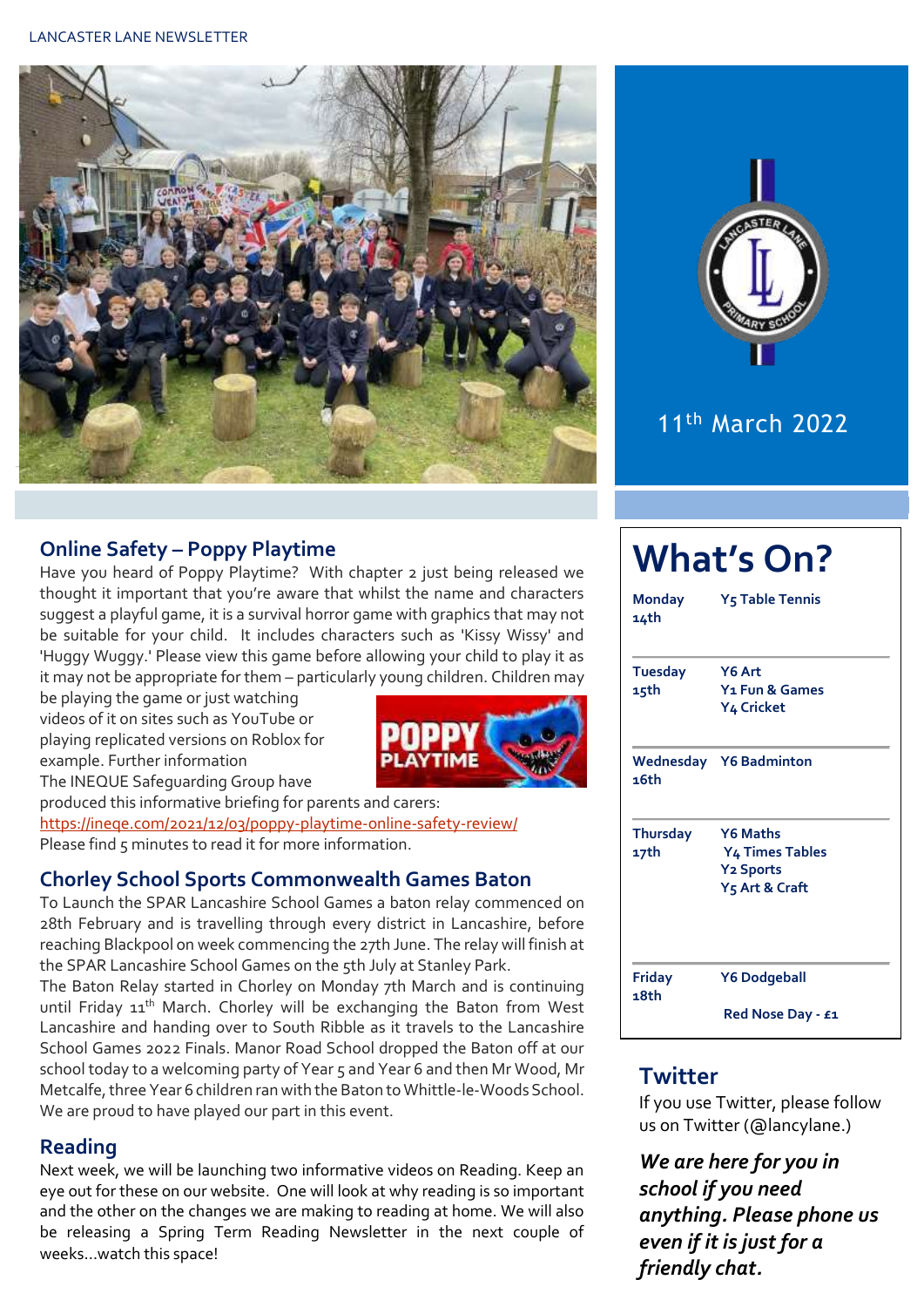

#### **Red Nose Day**

It is Red Nose Day on Friday, 18th March 2022. Red Noses will be on sale in school priced £1.50. These are limited to one per child. The School Council had a 101 ideas for what to do on this day to help us raise funds and in the end compromised on wearing 'fancy dress'. This means the children can whatever they would like to wear: a fancy dress costume, pyjamas, non-uniform, football kits, crazy hair etc. The important thing is the money we raise for the charity. Y2, Y5 and Y6 have PE or swimming on Friday and so should bring their PE or swimming kit to school in which to get changed.

#### **Tower Wood**

There will be a meeting for the parents of the children attending Tower Wood on Tuesday, 29th March. This will take place at 9.10am in the Year 2 classroom. Please make your way to the back of the school once you have dropped your child off. The meeting should last no longer than half an hour and refreshments will be available.

#### **Blackburn Rovers Football Club**

Mr Wood and Mr Johnson took four boys to Blackburn Rovers Academy last week for a 3v3 tournament and our team made it to the semi-finals. A wonderful afternoon was had by all and well done to the boys on getting so far in the tournament.

#### **PTA Events**

Mother's Day Craft Night will be held on Thursday, 24th March from 3.20pm – 4pm – this is a change of date from the 17th. Easter Bingo takes place later that evening. Please see the attachment to this newsletter for further information.

#### **Stoppers and Breakfast Club**

Breakfast Club and Stoppers are always able to meet your childcare needs before or after school. Sessions cost £3.50 and £8.20 respectively and places are booked online [https://lancasterlanecommunityprimaryschool.kidsclubhq.c](https://lancasterlanecommunityprimaryschool.kidsclubhq.co.uk/rdr?u=home) [o.uk/rdr?u=home](https://lancasterlanecommunityprimaryschool.kidsclubhq.co.uk/rdr?u=home)

**And finally…** Don't let the behaviour of others destroy your inner peace.

#### **Covid-19**

We have a small but growing number of positive Covid-19 cases in school and I am asking you to be aware of your child displaying any of the classic symptoms and to keep them off school should they test positive. Children can return to school once they have a negative LFT.

#### **Parents' Meetings**

A ParentMail has now been sent home for you to book an appointment to discuss your child's progress with their teacher at Parents' Evening. These will be held on Wednesday, 30th March.